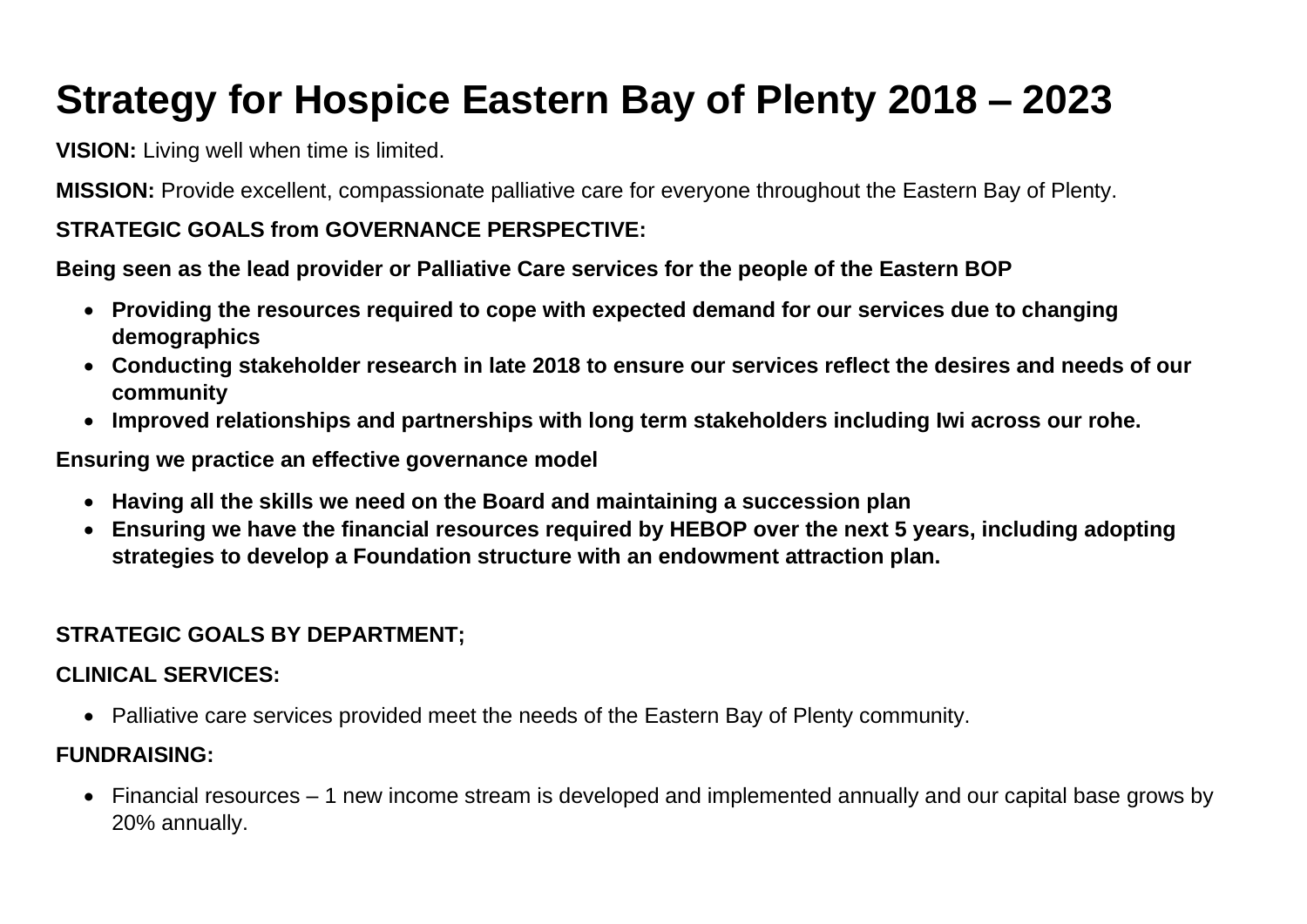## **SHOPS**

• 50% of Hospice EBOP's funding gap is met by the Hospice shops by 2023.

## **FINANCE:**

• BOPDHB funding of new referrals grows from its current 59% to 100% by 2023

# **VOLUNTEER SERVICES:**

• The Volunteer base grows by 20% annually

# **CULTURAL AWARENESS AND RESPONSIVENESS**

• A culturally appropriate specialist palliative care service responsive to the needs of Maori is in place.

| <b>CLINICAL SERVICES GOAL</b> | Palliative care services provided meet the needs of the<br><b>Eastern Bay of Plenty community.</b>                                                                                                                                                                                                                                                   |
|-------------------------------|------------------------------------------------------------------------------------------------------------------------------------------------------------------------------------------------------------------------------------------------------------------------------------------------------------------------------------------------------|
| <b>OUTCOME(S)</b>             | A specialist Palliative Care service the Eastern BOP<br>community want, is delivered.<br>Patient satisfaction is 100%                                                                                                                                                                                                                                |
| <b>INTERMEDIATE OUTCOME</b>   | Consultation forums held across the Eastern BOP<br>Patient satisfaction increases<br>Inappropriate referrals are declined;<br>Those referees declined understand why;<br>Increased referrals from identified referrers.<br>Increased confidence that patients who meet referral criteria<br>are referred and get specialist palliative care services |
| <b>INTERMEDIATE CHANGES</b>   | Board consultation with the Eastern BOP community<br>regarding the community's thoughts on palliative care<br>services that HEBOP should provide.                                                                                                                                                                                                    |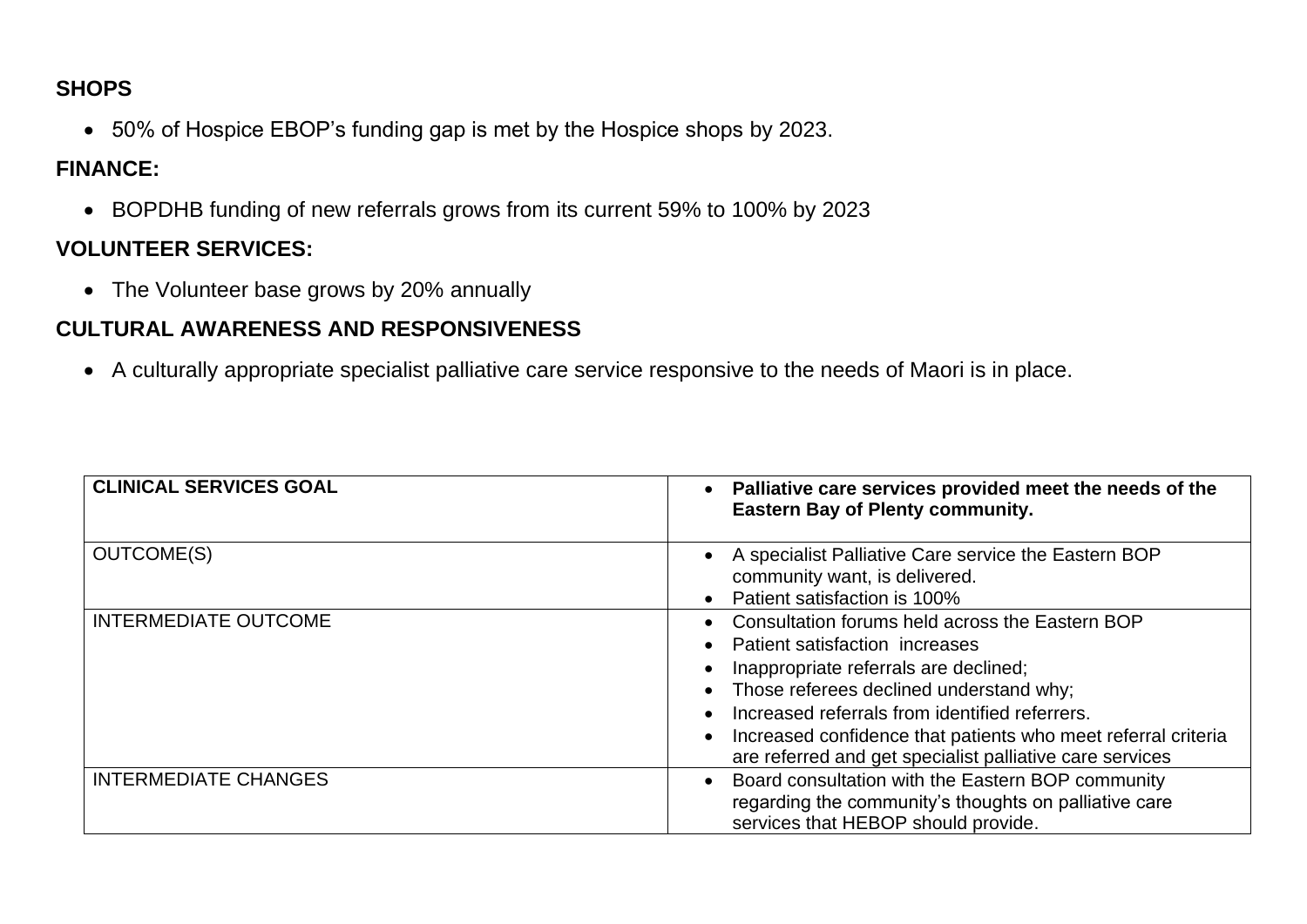|                             | Patients and their whanau/family feedback is promptly<br>responded to.<br><b>10 Education sessions with Allied Health and General</b><br>practices per annum<br>Link with Eastern Bay Primary Health Alliance<br>Review and update referral criteria and process: Flow chart<br>developed and Brochure updated.                                   |
|-----------------------------|---------------------------------------------------------------------------------------------------------------------------------------------------------------------------------------------------------------------------------------------------------------------------------------------------------------------------------------------------|
|                             |                                                                                                                                                                                                                                                                                                                                                   |
| <b>FUNDRAISING GOAL</b>     | • 1 new income stream is developed and implemented<br>annually and our capital base grows by 20% annually.                                                                                                                                                                                                                                        |
| <b>OUTCOME</b>              | One new fundraising strategy in place annually e.g. a remote<br>$\bullet$<br>event; a new sponsor<br>Capital Base grows by \$200K per annum<br>Hospice Facebook to have over 1000 likes<br>Donor data base to grow by 50 new donors by 2023<br>The Eastern BOP community are aware of the services<br>Hospice provides and its funding shortfall. |
| <b>INTERMEDIATE OUTCOME</b> | Bequest programme established<br>$\bullet$<br>New sponsors recruited<br>New events planned<br>Remote event(s) held e.g. Sunshine and a Plate run by<br>Sunrise Rotary.<br>Donor data base grows by 10 new donors per annum<br>Awareness raising activities are planned and implemented                                                            |
| <b>INTERMEDIATE CHANGES</b> | Remote event partners identified<br>4 Newsletters are sent out each year<br>Social Media and HEBOP website are fully utilised<br>Fundraising activities that create revenue are identified<br>Effective awareness raising activities are identified                                                                                               |
|                             |                                                                                                                                                                                                                                                                                                                                                   |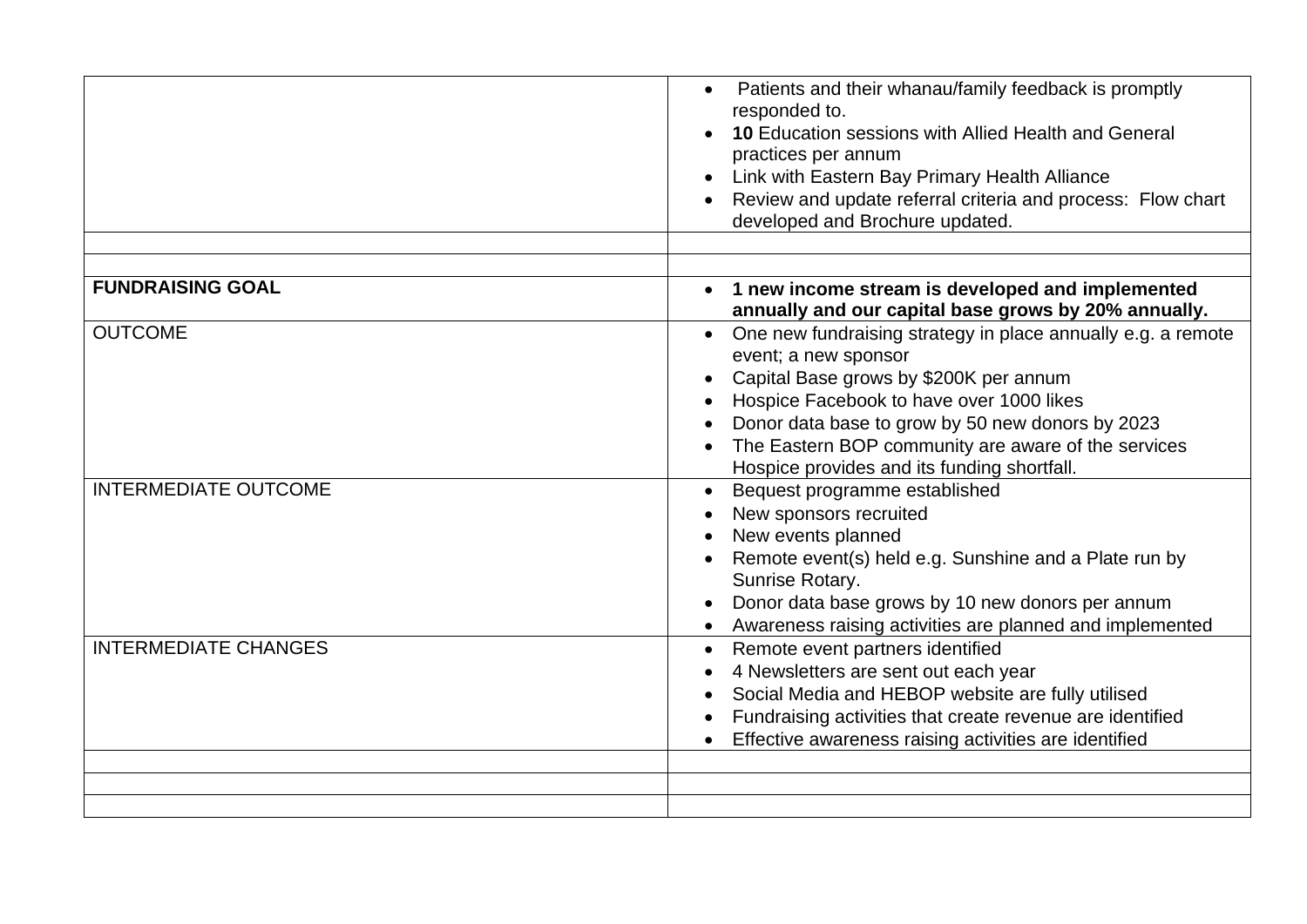| <b>SHOPS GOAL</b>              | 50% of Hospice EBOP's funding gap is met by the<br>$\bullet$<br>Hospice shops by 2023.(\$180k to \$250k)                                                                                                   |
|--------------------------------|------------------------------------------------------------------------------------------------------------------------------------------------------------------------------------------------------------|
| <b>OUTCOME</b>                 | Increase in annual profit of \$70K<br>Skilled committed Volunteer base<br>Shops provide a key link to the community                                                                                        |
| <b>INTERMEDIATE OUTCOME</b>    | New shop in Kawerrau<br>$\bullet$<br>Expansion of Opotiki shop<br>Establishment of a furniture store in Whakatane                                                                                          |
| <b>INTERMEDIATE CHANGES</b>    | Explore establishing a new shop in Kawerau<br>Increased advertising<br>Increased quality of donations<br>Volunteer recruitment and growth plan developed and<br>implemented.                               |
|                                |                                                                                                                                                                                                            |
|                                |                                                                                                                                                                                                            |
| <b>FINANCE GOAL</b>            | BOPDHB funding of new referrals grows from its current<br>59% to 100% by 2023                                                                                                                              |
| <b>OUTCOME</b>                 | Contracted patient volumes are fully funded<br>$\bullet$                                                                                                                                                   |
| <b>INTERMEDIATE OUTCOME</b>    | Funding for contracted volumes increases incrementally<br>$\bullet$<br>towards 100% of new referrals<br>The outcome of the BOPDHB Palliative Care review is<br>implemented                                 |
| <b>INTERMEDIATE CHANGES</b>    | Positive participation in BOPDHB's palliative care review<br>Accurate contract reporting on a quarterly basis<br>Ongoing lobbying of the BOPDHB<br>Ongoing partnership with Hospice NZ to lobby government |
|                                |                                                                                                                                                                                                            |
|                                |                                                                                                                                                                                                            |
| <b>VOLUNTEER SERVICES GOAL</b> | The Volunteer base grows by 10% annually                                                                                                                                                                   |